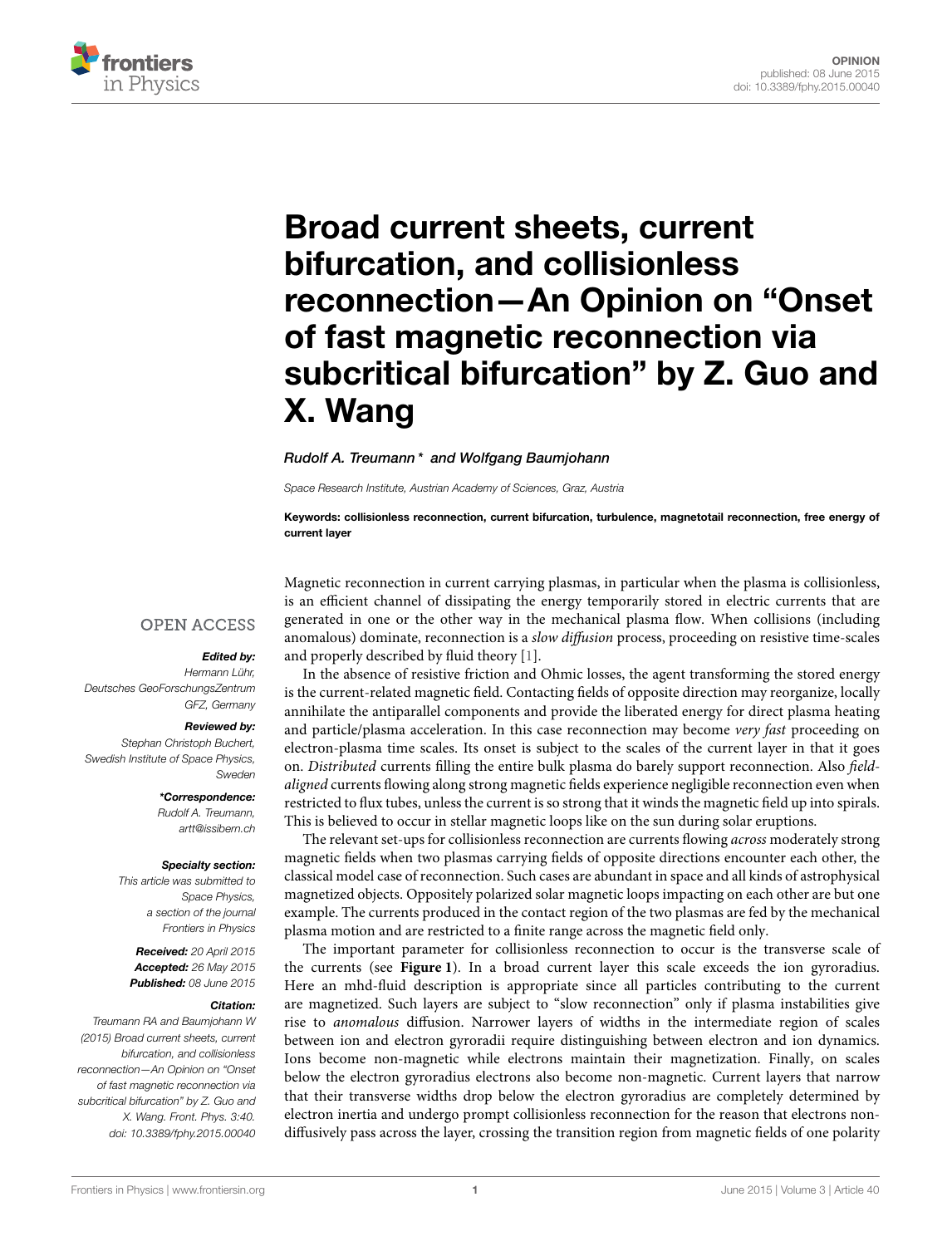

<span id="page-1-0"></span>FIGURE 1 | Schematic of the three cases of current sheets J of different widths but same strength. Open  $J$ : Broad current sheet, width  $>$ ion inertial length  $\lambda_{\mathsf{i}}.$  The current is distributed, density gradients are very weak. Such current sheets are either stable or undergo mechanical turbulence when evolving large-scale eddies. Black J: Current sheet of intermediate width  $\lambda_{\rm e}$  < width <  $\lambda_{\rm i}$  between electron and ion inertial scales (green background). In such layers ions are non-magnetic, while electrons are magnetized. The current is carried by nonmagnetic ions (red  $J_i$ ) which are accelerated in the convection electric field (E). Electron-gradient-drift current (green  $J_{e\nabla}$  of magnetized electrons in current-density gradient are the second current source. In such sheets not ion-acoustic or Buneman instabilities can be generated. They are unstable with respect to the Lower-hybrid-drift instability (LHDI) which maximizes in the steepest density gradient (red vertical bar) and may cause current bifurcation shown as the blue current profile corresponding to a weak deformation of magnetic field strength (dashed blue line) and a weak antiparallel magnetic component only. Brown J: Narrow current sheets of widths comparable to λ<sub>θ</sub> have very steep current density profile and are carried mainly by non-magnetized electrons. Such sheets are subject to several kinds of electron inertia driven instabilities causing electron viscosity. Magnetic fields in such sheets are antiparallel across the sheet and thus unstable to prompt collisionless reconnection.

to the opposite. Here electrons escape magnetic slavery, allowing the opposite magnetic fields to get in touch, annihilate and quickly though not instantaneously to reorganize. This process, present in collisionless reconnection, is based on generation of electron viscosity [\[2,](#page-3-1) [3\]](#page-3-2) in the thin current layers. The timescale of this fast local reconnection process is determined by the plasma being a dielectric. Thus, it is at the electron plasma time scale.

Electron viscosity has three sources: the first source is the anisotropy of the electron thermal pressure which under collisionless conditions in the local magnetic frame is diagonal, while in the frame of the central current layer it assumes all six independent components for the reason that the magnetic field is locally inclined against the current frame. The second source is electron inertia leading to an inertial contribution to the electron current. The third source is due to so-called Speiser orbits of electrons meandering in the center of the current layer by experiencing mirror reflection from the oppositely directed magnetic fields outside the electron inertial scale width of the current sheet center. The physics of reconnection takes place in this region.

Collisionless currents of widths on the intermediate scale between the ion and electron gyro-radii consist of three parts: the primary unmagnetized ion current which is driven by the convection electric field of the flow of the two approaching oppositely magnetized plasma streams. Pushing the nonmagnetic ions along this field carries the current while, at the same time, accelerates the ions over one ion inertial length thereby heating them up. The second contribution is the magnetized electronpressure-drift current which pushes the electrons in the direction opposite to the ion flow thus as well contributing to the main current. Finally one has the Hall currents [\[4\]](#page-3-3) that are carried by magnetized electrons in the crossed convection electric and magnetic fields. The Hall currents stir the electrons around, causing a weak quadrupolar Hall magnetic field. They close most efficiently along the magnetic field to regions away from the current center, while giving rise to (kinetic) Alfvén waves. The Alfvén waves are kinetic for the reason that ions are nonmagnetic and the transverse size of their source region is of the order of the ion inertial scale thus matching the required transverse wavelength of kinetic Alfvén waves. They carry the field-aligned currents, transport hot electrons away from the current sheet toward the footpoints of the magnetic field and replace them by cool electrons from the environment thereby cooling the electron component.

Observations in space show that electrons, in addition to being magnetic, are indeed cooler than ions by several times but less than up to an order of magnitude in temperature [\[5\]](#page-3-4). The important conclusion is that for these reasons neither Buneman nor ion acoustic waves can be excited here as their instability conditions are not met. The relevant waves are modified-two stream (lower-hybrid-drift) waves with frequency near the lower hybrid frequency, and possibly also weak oblique whistlers with, however, energy flow along the field.

In this region no reconnection takes place. There are no oppositely directed magnetic field components which could support reconnection nor any reason for liberating electrons from magnetic slavery. Just slow field diffusion becomes possible. Reconnection is strictly restricted to narrow current layers inside the electron inertial scale distance. This has been confirmed many times [\[6\]](#page-3-5) by numerical PIC simulations with and without guide fields.

The authors of the paper in question [\[7\]](#page-3-6) make a very interesting and also very important case of the dynamics of a current layer of width in this intermediate region referring to inertial scales rather than gyro-radii, which is well justified for plasma-β  $\sim$  1. Their finding is, using a combination of ionacoustic/Buneman waves and whistlers, that such moderately broad current sheets are nonlinearly unstable. They should break off, as the authors suggest, into many narrower current filaments and thus cause fast (collisionless) reconnection.

Reference to spatial bifurcation of the current is most interesting as it strongly supports observations of current layer bifurcation [\[8\]](#page-3-7) respectively splitting of the main current layer, an important and so far barely understood phenomenon to which the present paper of the authors indeed makes an important contribution. The author's suggestion is based on the derivation of a Landau–Ginzburg equation for the electron current speed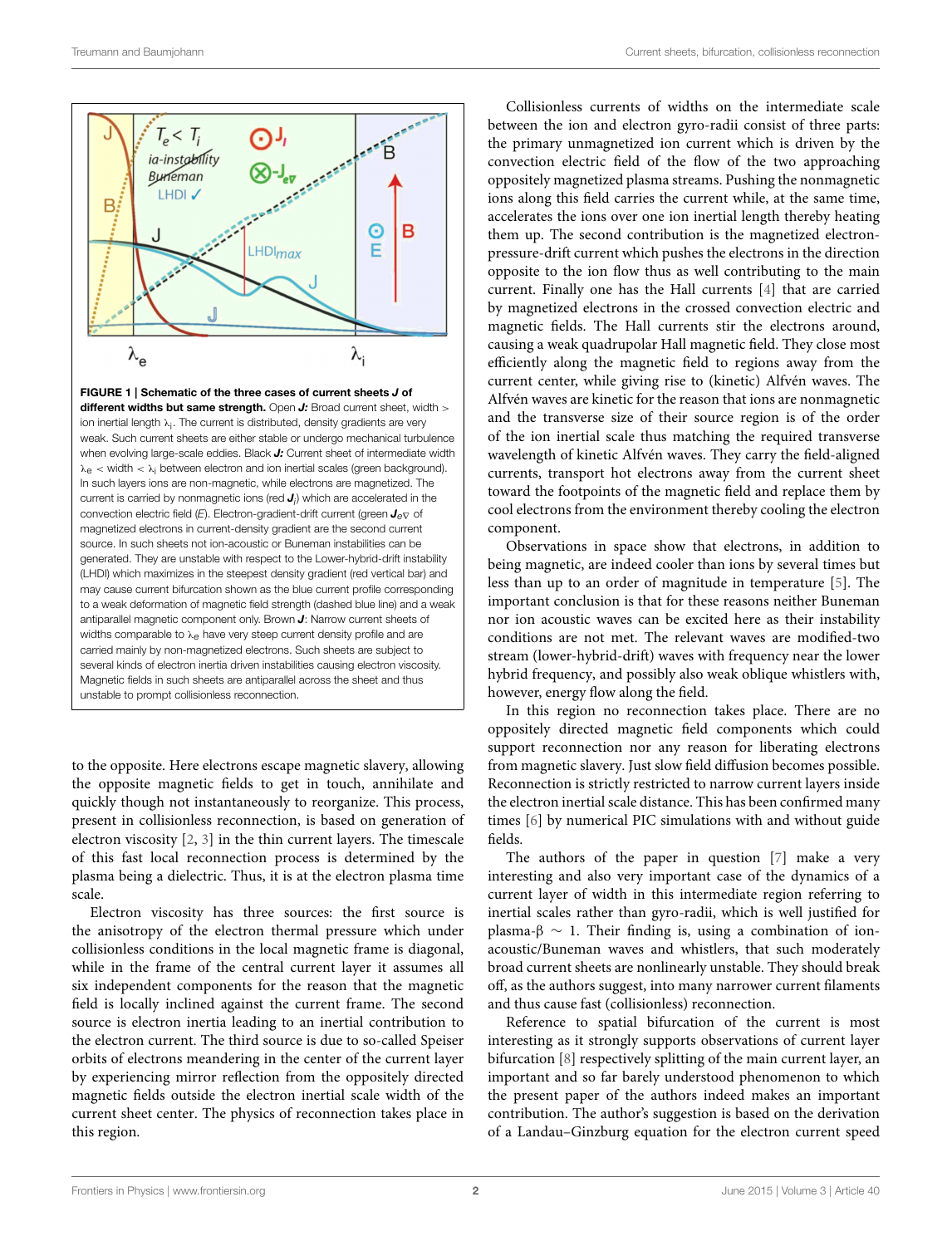which allows constructing the thermodynamic free energy. Discussion of this energy, as usual, allows distinguishing between stable and unstable regions. The finding of the authors is that in the domain of scales of interest the current layer is unstable with respect to bifurcation/splitting.

The problem with that paper is, however, that the authors insist on referring to reconnection. As explained above, in the intermediate region there is no reconnection. Moreover reference to ion-acoustic or Buneman modes is unjustified for the conditions are not satisfied for these waves to become unstable. Pressure-gradient drifts are slow. In addition pressure gradientcurrent driven whistlers are very weak with group velocity parallel only to the magnetic field.

This, however, does not imply the proposed mechanism to be wrong. It is only misplaced. It refers to current layers which may undergo reconnection somewhere while reconnection is not the central point of what the authors really demonstrate. At the contrary, since electrons are magnetic while ions are not, the intermediate scale current is clearly unstable though neither to Buneman nor ion-acoustic waves. It is unstable to the modified-two stream (lower-hybrid drift) instability which has a very low threshold such that one expects the current necessarily to bifurcate once the author's mechanism is applied to lower-hybrid-drift waves. The growth rate of the modified twostream/lower-hybrid-drift instability is roughly the lower-hybrid frequency [\[9\]](#page-3-8) which it can even slightly exceed. Using it instead of ion-acoustic waves should lead to similar results.

The value of this investigation thus lies not in a contribution to reconnection, a process that today is quite well understood playing an important role in collisionless dissipation of magnetic turbulence [\[10,](#page-3-9) [11\]](#page-3-10). The theory rather provides a consistent view of bifurcation of moderately thick current layers, an observational fact in near-Earth space [\[8\]](#page-3-7).

The location of strongest lower-hybrid-drift instability is at the pressure-gradient turning point on the current profile. In the vicinity of this place the current will break off, according to the theory in Guo and Wang [\[7\]](#page-3-6), splitting into two current maxima separated by, say, one ion inertial scale or a larger fraction of it. This splitting produces weak antiparallel magnetic field components only which locally act to weaken the main magnetic field a bit.

Reconnection among these weak components may occur in the centers of the two bifurcation branches on scales less than the electron inertial scale, if only electron viscosity is generated there and becomes large enough. This is barely the case because the weak antiparallel field components produced in the bifurcation are insufficient for demagnetizing the electrons in this region. Observations in the Earth's magnetic tail [\[8\]](#page-3-7) do not support such an effect though clearly find current bifurcation. In any case any possible annihilation of antiparallel magnetic fields will be weak only, dissipating little of the main current energy.

Breaking off into many small current filaments in reconnection is observationally found and in 3d-simulations confirmed [\[11\]](#page-3-10) of being caused by the three-dimensionality of the reconnection process in the main current layer center below the electron inertial scale. Here, under 3d-conditions, collisionless reconnection evolves turbulently for a number of various reasons, in particular for the freedom gained by including the third dimension. In three dimensions it is reconnection in the electron inertial scale current layers that causes the turbulent break-off of the current. Another reason for the appearance of many electron scale current filaments in collisionless plasma is genuine plasma turbulence resulting from decaying and inertial range cascading of large eddies down to the electron scale [\[10\]](#page-3-9). This has primarily nothing in common with reconnection though, however, reconnection becomes the ultimate dissipation process of turbulence once the current eddy filaments approach the electron inertial scale.

Asking under which conditions current layer bifurcation by the originally proposed mechanism [\[7\]](#page-3-6) could indeed take place, causing multiple break-off of the current, one is led to consider current layers that become driven extremely hard by persistent external forces like relativistic convection in relativistic plasma encounters. In this case the pressure gradients on the edges of the layer could possibly become comparable to the size of the layer causing large gradient drifts. However, in such cases other effects like shock waves will come into play as well modifying the evolution of the current layer.

In summary, the proposed mechanism of current bifurcation [\[7\]](#page-3-6) resulting from phase transition is intriguing in particular as such bifurcations have indeed been observed in near-Earth space suggesting that they are a common feature of moderately broad current layers. It has always been a problem of understanding what happens to broad current layers and how they may reorganize into narrow once which may then undergo reconnection and dissipate their energy. Classical electrodynamics tells that parallel currents attract each other until merging into a single broad current. The usual way of approaching the problem of production of narrow current filaments is via the assumption that the plasma undergoes the transition to turbulence, generating large mechanical eddies in the flow which cascade down to electron scale structures. Examples are found in solar wind turbulence for which it has been shown that the dissipation is via reconnection [\[10\]](#page-3-9). This, however, requires a source of turbulence which is thought to be found in the generation of mhd-waves in the bulk plasma.

Any mechanism is of large interest demonstrating the splitting of currents into few or many narrow layers. Guo and Wang [\[7\]](#page-3-6) show a way out of this dilemma, though under barely realized conditions in the currents sheet which, in contrast to turbulence, do not necessarily lead to reconnection. It will be very interesting to apply this mechanism to the more realistic conditions that are prevalent in broader than electron scale current layers.

It is also interesting to learn that phase transitions can, in principle, take place in high temperature plasmas as well which is something which was suspected but never demonstrated sufficiently convincingly.